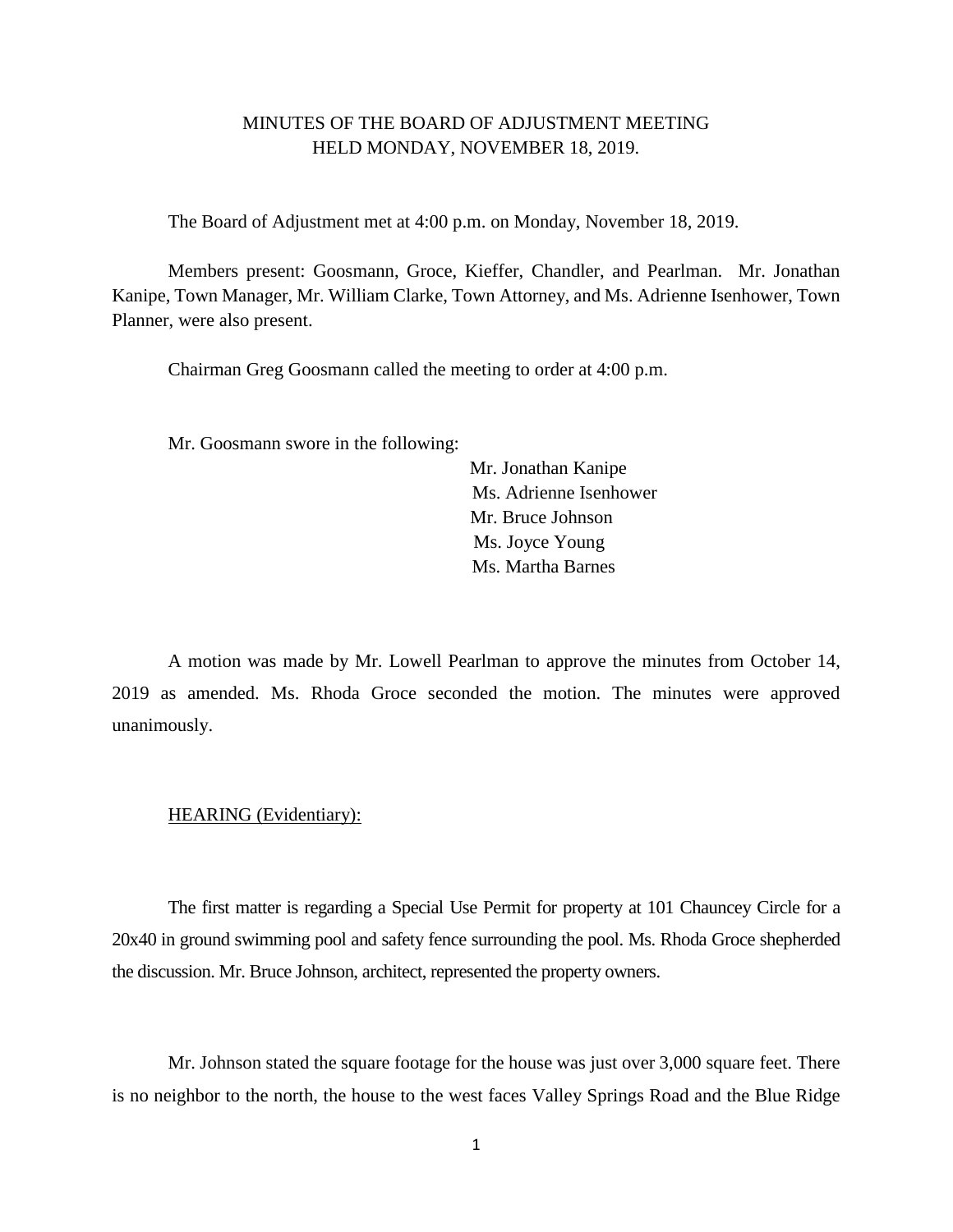Parkway, Chauncey Circle is on the South side, and there is one neighbor to the east. The fourfoot fence starts at the back west corner of the house and follows the setback line to the northeastern corner to enclose the outdoor area with the pool patio. There are two gates. This is a standard black aluminum pool fence that is required by the state building code. Ms. Groce asked for the record if the fence was located in compliance with the setback, and Mr. Johnson confirmed this.

Mr. Johnson presented a new drawing for the fence layout that was entered into the record.

Ms. Groce asked if new planting was required per the landscaping plan. Mr. Johnson indicated the scrub materials that currently exist will be removed and then additional plantings will be installed all along Valley Springs Road and Chauncey Circle. Mr. Johnson also indicated that they hoped to install buffering along the sewer line.

Ms. Kieffer asked about the retaining wall that Mr. Johnson referenced that would be supporting the retention of multiple large trees on the lot. Mr. Kanipe indicated that this did not require a permit because the retaining wall was part of the new house.

#### DELIBERATION AND DETERMINATION:

Ms. Rhoda Groce recited the facts. Greg and Jessica Barr of 101 Chauncey Circle are requesting a Special Use Permit for a 20x40 in ground swimming pool and safety fence surrounding the pool. The pool is located in the rear yard and does not encroach upon any setback. The pool and the fence will be screened with landscaping. The owners will be willing to landscape further if requested by neighbors. There were no additions to the facts.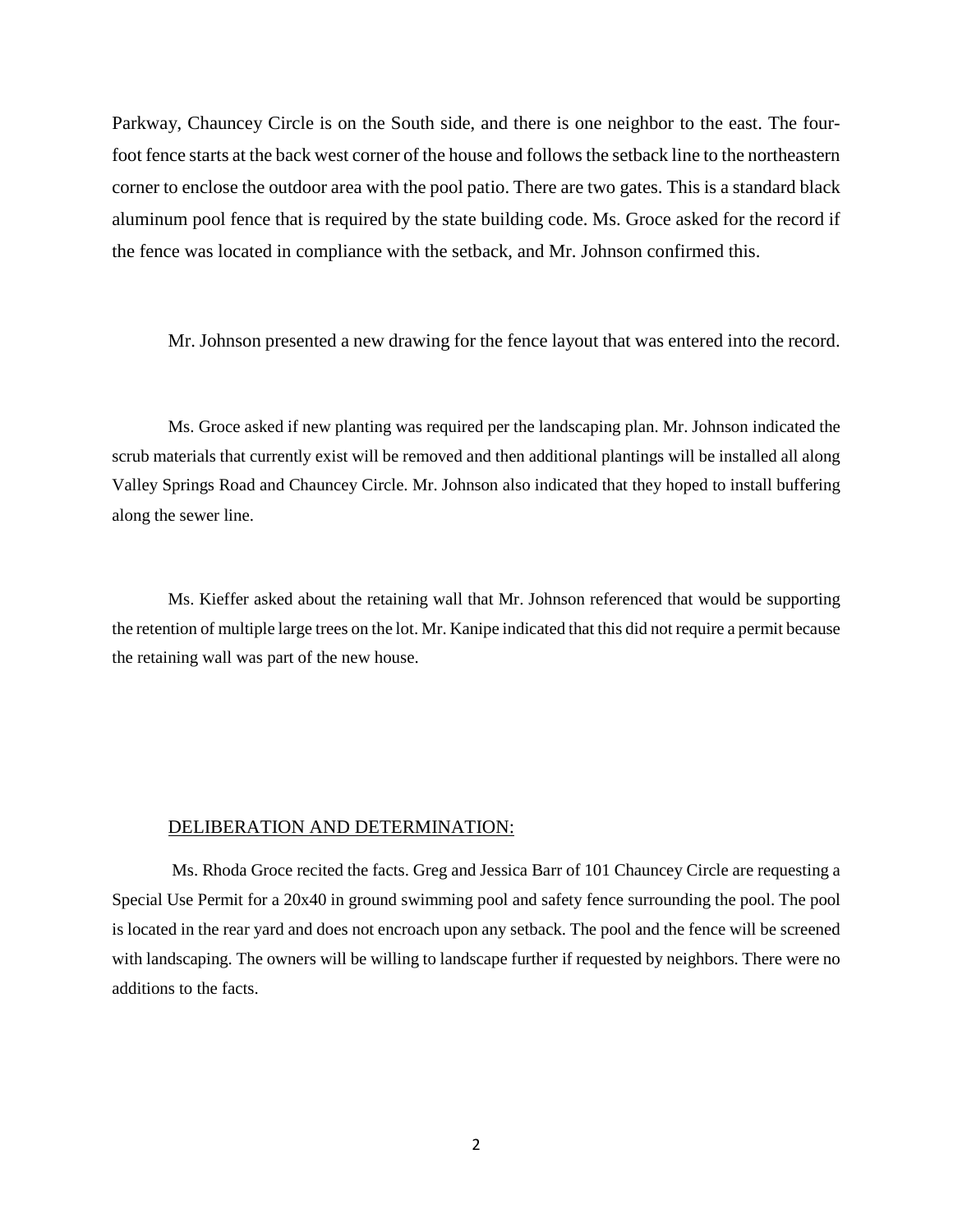Ms. Lynn Kieffer made a motion to approve the Special Use Permit for Mr. Greg Barr and Ms. Jessica Barr of 101 Chauncey Circle for a 20x40 in ground swimming pool with a 4 foot safety fence and the facts as recited by Rhoda Groce and her summation be accepted as findings and facts to support this grant. The Board has inspected the site and no neighboring property owner has objected. Ms. Kieffer further moved that granting this Special Use Permit (a) would not materially endanger the public health or safety if located where proposed and developed according to the plans as submitted and improved, (b) met all required conditions and specifications of the Town of Biltmore Forest Zoning Ordinance, (c) would not substantially injure the value of adjoining or abutting property, and (d) would be in general conformity with the plan of development of the Town of Biltmore Forest and its environs as set forth in Sections 153.110 (C)(2-3)of the above Ordinance. The applicant has been informed that he/she is to report to the Zoning Administrator within seven (7) days of completion of the project in order that the Zoning Administrator can determine that the project has been completed in accordance with plans submitted to the Town.

Mr. Pearlman seconded the motion. The motion was passed unanimously.

#### HEARING (Evidentiary):

A Special Use Permit request for Richard and Carrie Leader, 3 Eastwood Road, was called forward. The applicants were not present. Ms. Kieffer noted they would like to build a stone column to enclose a mailbox. It would need to be five feet back from the edge of the road. It is suggested that they would like it to be on the east side with the existing mailbox but the mail carrier suggest it be on the west side. Mr. Chandler it would make more sense to place it on the west side to keep it safer. Mr. Clarke said it needs to be five feet from the edge of the pavement so it is out of the street right of way. Mr. Pearlman said the homeowners need to be advised of these limitations. Mr. Kanipe said they would issue the homeowners a decision document that gives them the conditions as the Board approves it.

Ms. Joyce Young asked a question about the size of the structure and whether it was 38 inches by 38 inches. Mr. Clarke and Ms. Kieffer also questioned the size.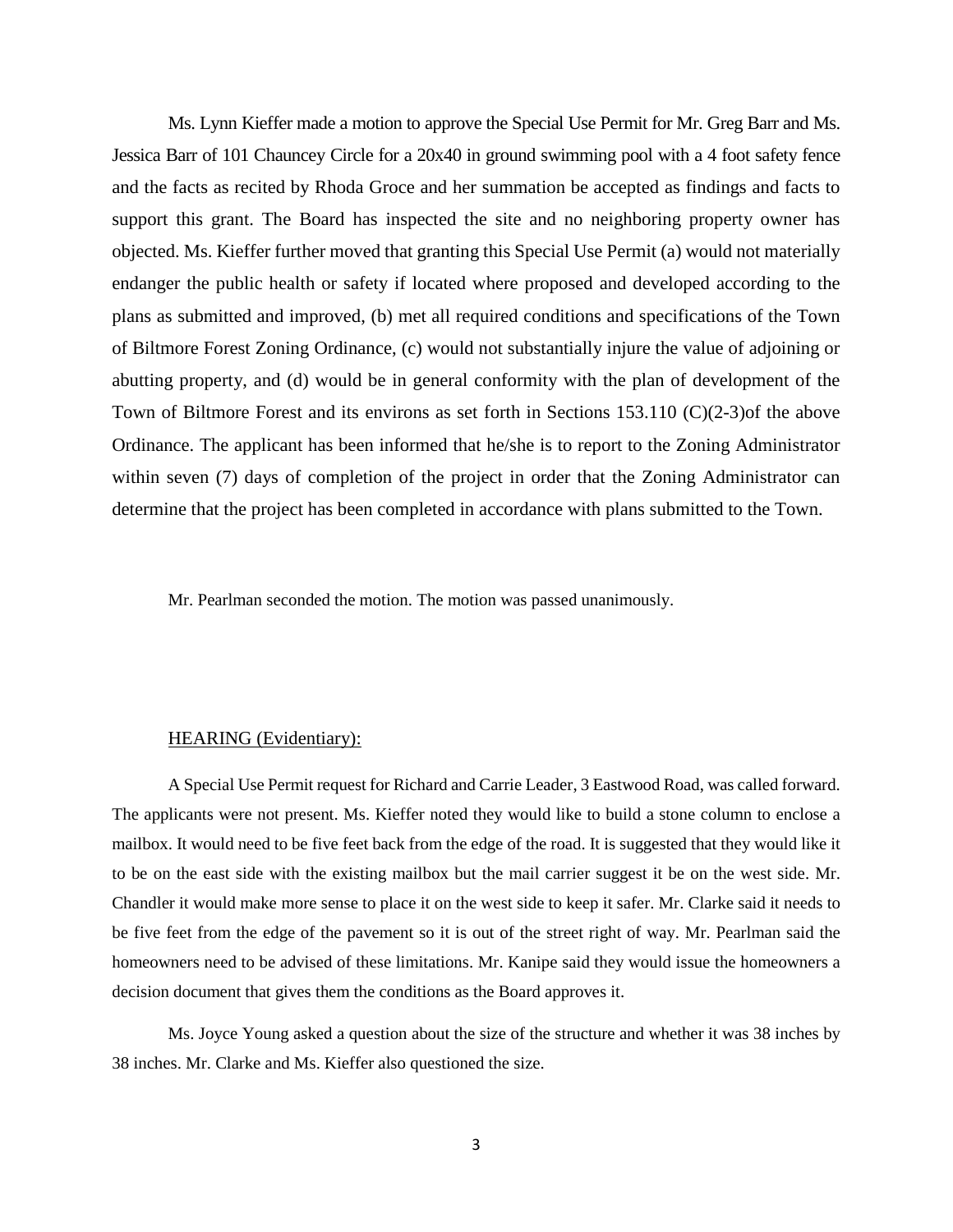## DELIBERATION AND DETERMINATION:

Mr. Pearlman made a motion to continue the request until the applicant can appear before the Board. Mrs. Kieffer seconded the motion. The motion to continue the request was passed unanimously.

The homeowners need to be present due to the many questions the Board has. Mr. Clarke said the Board could not accept telephone testimony because it is not sworn testimony.

Chairman Goosmann adjourned the meeting at 4:21pm. The next Board of Adjustment meeting was scheduled for Monday, December 16th 2019 at 4:00 pm.

Mr. Clarke referenced the quasi-judicial training that referenced comprehensive changes to land use regulations. The way it works now, the Board of Adjustment makes the decision on a permit and if the applicant is not happy with the outcome, he/she can petition for Writ of Certiorari to the Superior Court. Now they have a right to bring a separate lawsuit against the Town. There is a provision, if they can demonstrate to the Superior Court that the Board of Adjustment acted outside its authority that attorney fees could be awarded. Mr. Clarke suggested in the January meeting that these new changes be discussed with the Board.